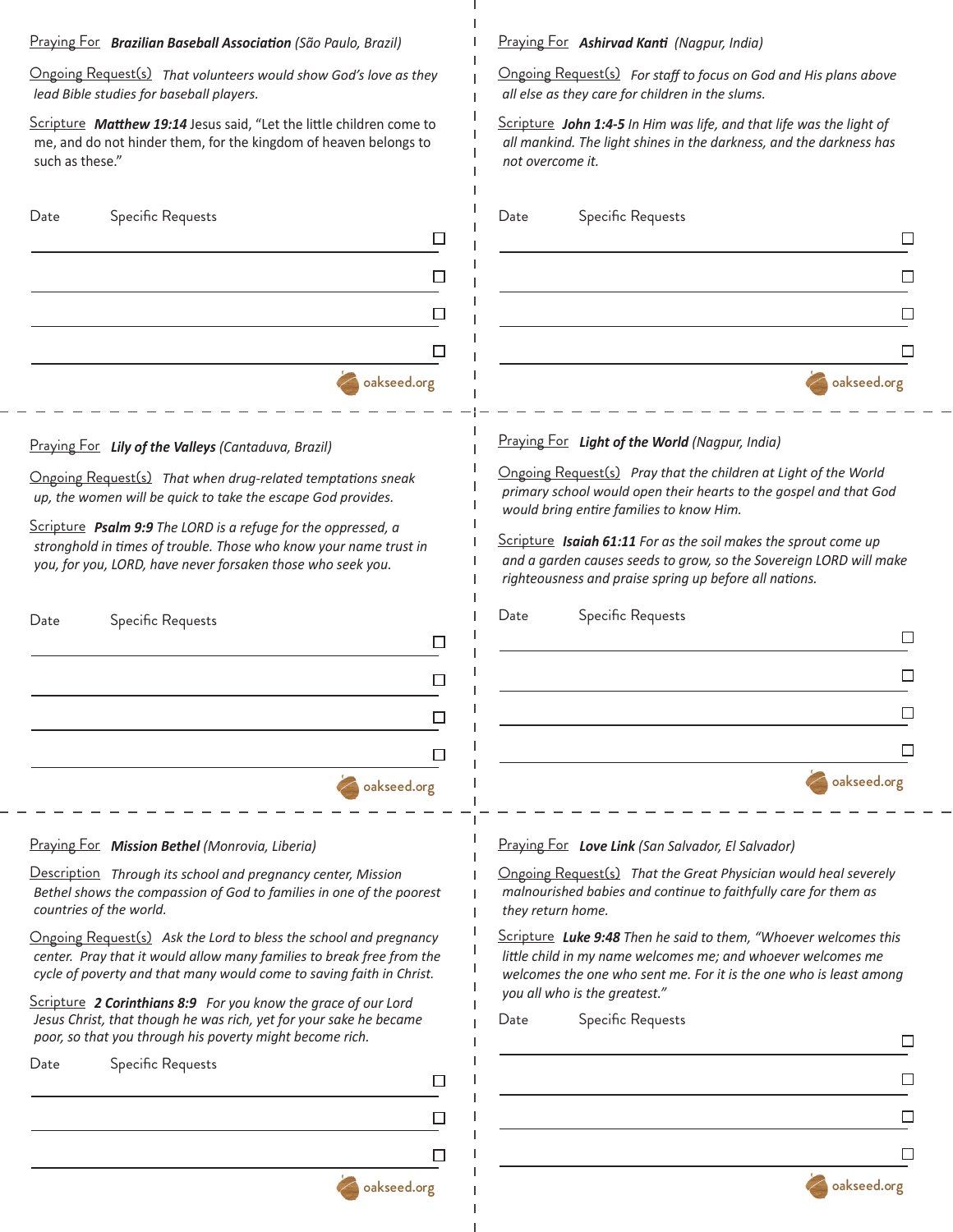### Praying For *JEAME (São Paulo, Brazil)*

Ongoing Request(s) *Pray for JEAME as they minister to youths in prison, and care for the families of detained teens with transportation, meals, vocational training for mothers and IT training for teens.* 

Scripture *Psalm 107:6,8 Then they cried out to the Lord in their trouble, and he delivered them from their distress… Let them give thanks to the Lord for his unfailing love and his wonderful deeds for mankind.* 

| <b>Dace</b> | opeding requests |                             |
|-------------|------------------|-----------------------------|
|             |                  |                             |
|             |                  |                             |
|             |                  |                             |
|             |                  | Ξ                           |
|             |                  |                             |
|             |                  | <b>Solution</b> oakseed.org |

## Praying For *Mustard Seed Orphanage (Yangon, Myanmar)*

Ongoing Request(s) *Please pray for the orphans and widows who receive love, food, housing, and Christian education at Mustard Seed Orphanage.* 

Scripture *Psalm 68:5-6 Sing to God, sing in praise of his name, extol him who rides on the clouds rejoice before him—his name is the Lord. A father to the fatherless, a defender of widows, is God in his holy dwelling.* 

| Date | Specific Requests |             |
|------|-------------------|-------------|
|      |                   | ┑           |
|      |                   |             |
|      |                   |             |
|      |                   |             |
|      |                   | oakseed.org |

Praying For *MISIUR (Lima, Peru)*

Ongoing Request(s) *That God would give grace and hope to the students who are receiving a Christian education and counseling with MISIUR.*  Scripture *Psalm 82:3-4 Defend the weak and the fatherless; uphold the cause of the poor and the oppressed. Rescue the weak and the needy; deliver them from the hand of the wicked.*  Date Specific Requests Date Specific Requests  $\Box$  $\Box$  $\Box$  $\Box$ oakseed.org Praying For *SACDEM (Buenos Aires, Argentina)* Ongoing Request(s) *That staff would be given grace and boldness as they share the gospel with prisoners and individuals with mental illness.*  Scripture *Luke 14:13 "When you give a banquet, invite the poor, the crippled, the lame, the blind, and you will be blessed."*  Date Specific Requests  $\Box$  $\Box$ П  $\Box$ oakseed.org Praying For *Valley of Praise (Mumbai, India)* Praying For *Sugandh (New Delhi, India)* Ongoing Request(s) *Please pray for the success of Sugandh*  Ongoing Request(s) *That staff will be protected as they minister in dangerous slum communities. Creations' program and that the women involved will hear the gospel and put their faith in Christ, and that the tailoring training provided*  Scripture *Psalm 96: 2-3 Sing to the Lord, praise His name; proclaim will lead to employment. His salvation day after day. Declare His glory among the nations, His*  Scripture *Psalm 104:2 "I know that the Lord secures justice for the marvelous deeds among all peoples. poor and upholds the cause of the needy."*  Date Specific Requests Date Specific Requests  $\Box$  $\Box$  $\Box$  $\Box$  $\Box$  $\Box$  $\Box$  $\Box$ oakseed.org oakseed.org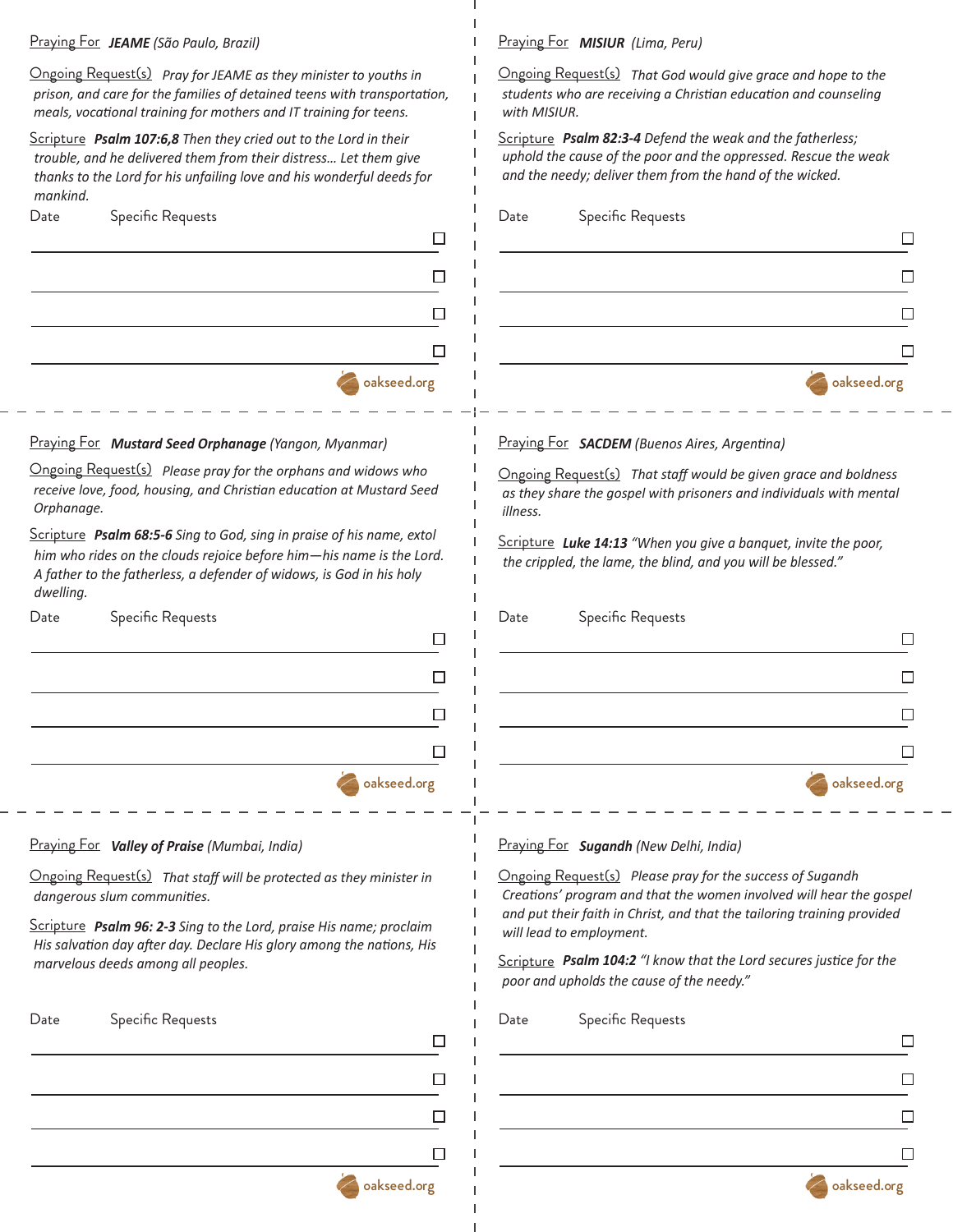# Praying For *Jesus' Wind of Victory (Jinja, Uganda)*

Ongoing Request(s) *Ask Him to protect and provide for the orphans at Jesus' Wind of Victory.* 

Scripture **Psalm 146:9** Our God is a righteous *orphans.* 

# oakseed.org Date Specific Requests

# **Praying For** *Hanna Orphans' Home* (Addis

**Ongoing Request(s)** That the house mother *Home would model loving God completely and Home would model loving God completely and*  $\theta$ *themselves as they care for the orphans.*

Scripture Mark 9:36 "Whoever welcomes of *in my name welcomes me, and whoever wel welcome me but the one who sent me."*

| Date | <b>Specific Requests</b> |             |
|------|--------------------------|-------------|
|      |                          |             |
|      |                          |             |
|      |                          |             |
|      |                          |             |
|      |                          | oakseed.org |

Praying For *New Life Orphanage (Kampala, Uganda)*

| d provide for the orphans                           | Ongoing Request(s) For director, Joseph Nsereko, to have the<br>endurance, stamina, and pacing needed to ensure long-term, fruitful<br>ministry.                                            |
|-----------------------------------------------------|---------------------------------------------------------------------------------------------------------------------------------------------------------------------------------------------|
| us Father who cares for                             | Scripture John 10:10-11 "I have come that they may have life, and<br>have it to the full. I am the good shepherd. The good shepherd lays<br>down his life for the sheep."                   |
|                                                     | Specific Requests<br>Date                                                                                                                                                                   |
|                                                     |                                                                                                                                                                                             |
|                                                     |                                                                                                                                                                                             |
|                                                     |                                                                                                                                                                                             |
|                                                     |                                                                                                                                                                                             |
| oakseed.org                                         | oakseed.org                                                                                                                                                                                 |
| Ababa, Ethiopia)                                    | Praying For Fountain of Life Christian School (Juan Tomás, DR)                                                                                                                              |
| rs at Hanna's Orphan<br>and love others as          | Ongoing Request(s) That God would use the combined ministries of<br>the school and local church to help its members grow in Him through<br>teaching and the Word.                           |
| ne of these little children<br>Icomes me does not   | Scripture Psalm 36:7, 9 How priceless is your unfailing love, O God!<br>People take refuge in the shadow of your wings For with you is the<br>fountain of life; in your light we see light. |
|                                                     | Date<br>Specific Requests                                                                                                                                                                   |
|                                                     |                                                                                                                                                                                             |
|                                                     |                                                                                                                                                                                             |
|                                                     |                                                                                                                                                                                             |
| ΙI<br>oakseed.org                                   | oakseed.org                                                                                                                                                                                 |
|                                                     | Praying For <b>CEMIPRE</b> (Valparaíso, Chile)                                                                                                                                              |
| ed strength and passion<br>demic across the African | <b>Description</b> CEMIPRE is a special needs ministry that focuses<br>primarily on adults who have lost their sight.                                                                       |
| d me to proclaim good<br>the brokenhearted.         | <b>Ongoing Request(s)</b> Pray that the Lord would bring men and women<br>to CEMIPRE and that through this work, they would come to saving<br>faith.                                        |
|                                                     | Scripture Psalm 42:11 Why, my soul, are you downcast? Why so<br>disturbed within me? Put your hope in God, for I will yet praise him, my<br>Savior and my God.                              |
|                                                     | Specific Requests<br>Date                                                                                                                                                                   |
|                                                     |                                                                                                                                                                                             |
|                                                     |                                                                                                                                                                                             |
|                                                     |                                                                                                                                                                                             |
| oakseed.org                                         | oakseed.org                                                                                                                                                                                 |
|                                                     |                                                                                                                                                                                             |

Ongoing Request(s) For God to give renew to staff as they respond to the HIV/AIDS epic

Praying For *PACANET (Entebbe, Uganda)*

Date Specific Requests

*continent.* Scripture *Isaiah 61:1 The Lord has anointed me to proclaim good news to the poor. He has sent me to bind up*